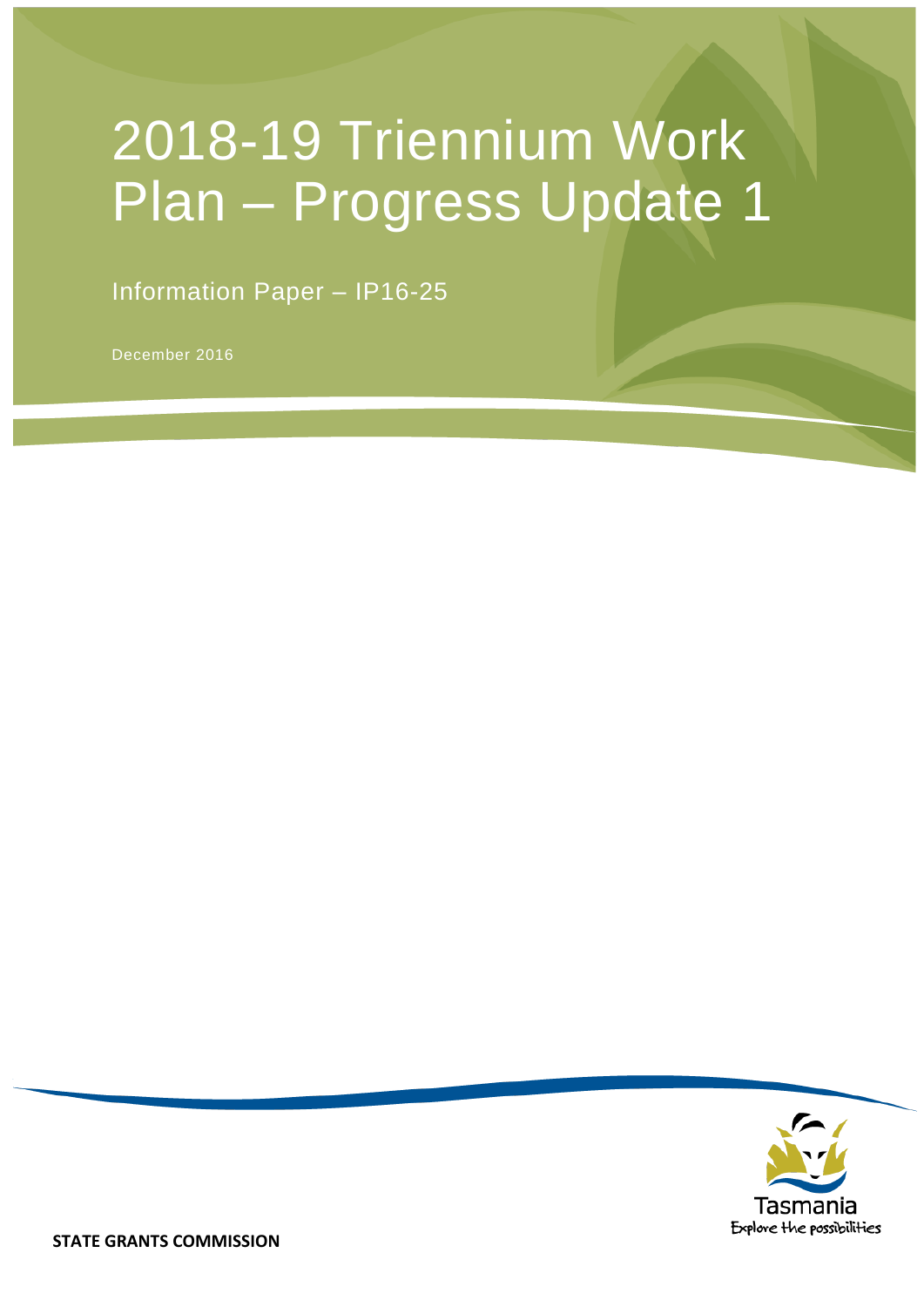## Review Background

The State Grants Commission is an independent statutory body responsible for recommending the distribution of Australian Government and State Government funds to Tasmanian local government authorities. To ensure that the distribution of available funds is as equitable and contemporary as possible, the Commission continually monitors council practices and updates assessment methods and data where appropriate.

To provide some structure to updating the distribution methods of the Australian Government Financial Assistance Grants (FAGs), the Commission operates a triennial review policy whereby major method changes are introduced only every three years, with data updates and minor changes applied every year.

| <b>Distribution</b> | Action                        |
|---------------------|-------------------------------|
| $2015 - 16$         | Method Changes + Data Updates |
| 2016-17             | Data Updates                  |
| 2017-18             | Data Updates                  |
| 2018-19             | Method Changes + Data Updates |

#### **Overview of Triennial Review Period (FAGs)**

## 2018-19 Triennium

To start the 2018-19 Triennium, the 2016 Hearing and Visits discussions was an open discussion on matters of council interest. The 2016 Hearings and Visits represented an opportunity for councils to raise issues of interest to councils with the Commission and potentially influence the Commission's draft 2018-19 Triennium Work Plan.

Councils raised or discussed with the Commission at the 2016 Hearings and Visits a variety of issues, some of which were matters already identified by the Commission for review (i.e. confirming the Commission's draft work plan objectives), with some other matters resulting in new items being added to the Commission's work plan.

The Commission deliberated on these matters, and modified its priorities accordingly.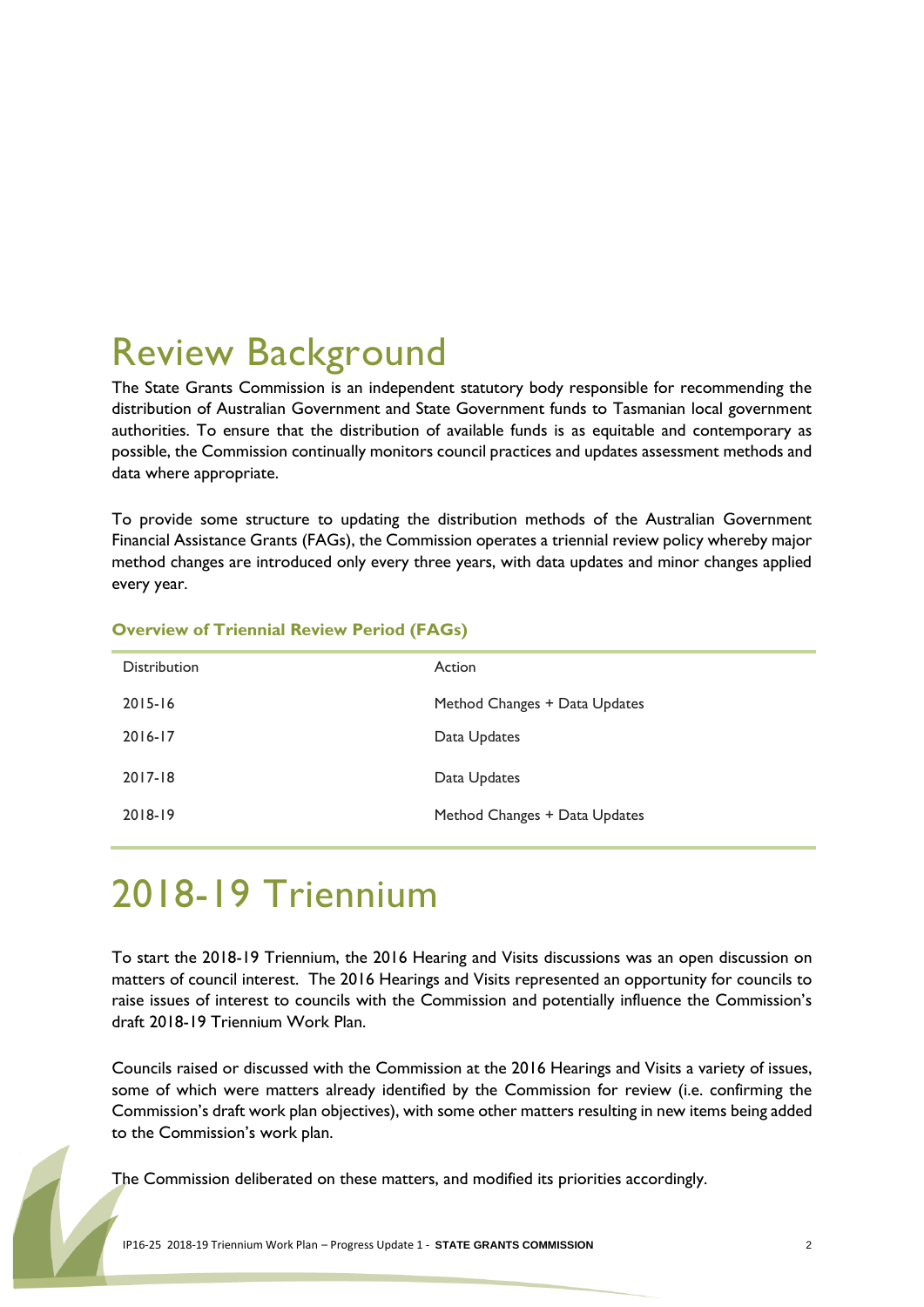The Commission's 2018-19 Triennium Work Plan and priorities were first issued in May 2016 as Information Paper IP16-06.

This Information Paper (IP16-25) provides the 2016 progress report to councils on the matters the Commission undertook to work on over Year 1 of the 2018-19 Triennium. The Paper also provides some rescheduling of some of the tasks the Commission has undertaken to review. The Triennium Work Plan will be reported against each year in this manner so councils can see how matters are being progressed and report any methodology change decisions that the Commission has made during the Triennium that will be implemented at the end of the Triennium.

The Commission looks forward to discussing its progress on its 2018-19 Triennium Work Program with councils as part of the 2017 Hearings and Visits Program scheduled for February – March 2017.

**State Grants Commission** December 2016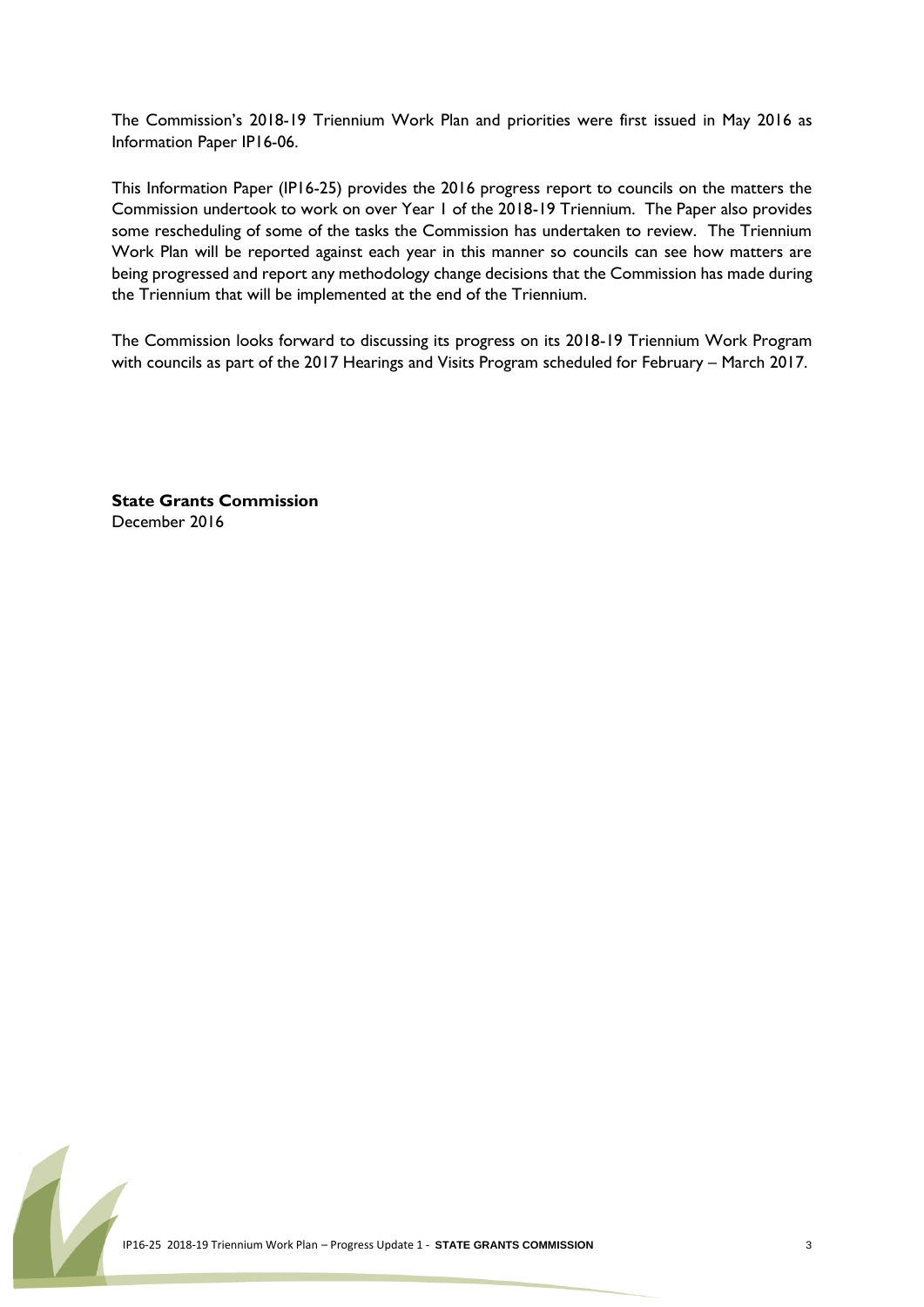| <b>YEAR I</b>                                  | <b>Why</b>                                                                                                                                                                                                                                                                                                                                                                      | <b>Status</b>           |
|------------------------------------------------|---------------------------------------------------------------------------------------------------------------------------------------------------------------------------------------------------------------------------------------------------------------------------------------------------------------------------------------------------------------------------------|-------------------------|
| 2016 Feedback Survey                           | The External Feedback Survey is conducted every 3 years. The 2016 Survey was issued to councils on<br>19 November 2015, with responses due by 24 December 2015.                                                                                                                                                                                                                 | Completed               |
| Draft 2018-19 Triennium<br>Program             | The Draft 2018-19 Triennium Work Plan outlines what aspects of the Commission's methodology<br>the Commission is expecting to review during the 2018-19 Triennium. The 2016 Hearings and Visits<br>represent an opportunity for councils to raise issues of interest to councils with the Commission and<br>potentially influence the Commission's 2018-19 Triennium Work Plan. | Completed               |
| Regional Methodology<br><b>Presentations</b>   | In response to several requests for training in the Commission's methodology, and how data from<br>councils is used by the Commission, Regional Presentations on the State Grants Commission<br>Methodology were conducted in conjunction with the 2016 Regional Hearings.                                                                                                      | Completed               |
| <b>Tourism Cost Adjustor</b>                   | In light of changes to Tiger Tourism bed capacity data availability and statistically low numbers for<br>Daytripper data, assess options for the Tourism Cost Adjustor for the 2016-17 grant<br>recommendations.                                                                                                                                                                | Refer<br><b>DP17-01</b> |
| Road Preservation Model (RPM)<br><b>Review</b> | With the assistance of an engineering consultant and council engineers, undertake a desktop review of<br>road and bridge maintenance and life cycle cost assumptions in the RPM to ensure these are still<br>reflective of Tasmanian council experience and circumstances.                                                                                                      | Completed               |

#### **2016 Councils Hearings and Visits focus:**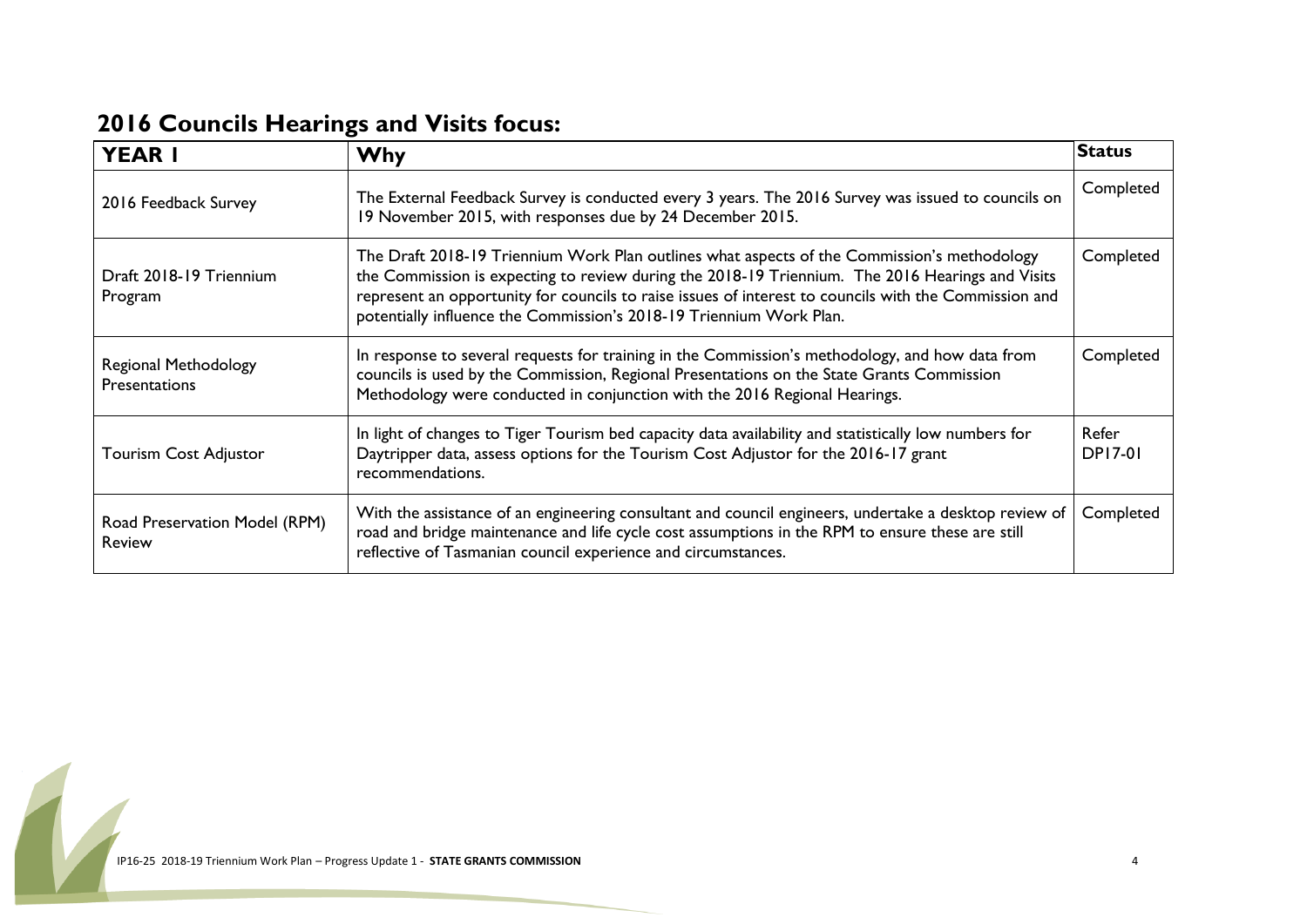### **2017 Councils Hearings and Visits focus:**

| <b>YEAR 2</b>                           | <b>Why</b>                                                                                                                                                                                                                                                                                                                                                                                                                                                                                                                                                                                                                                                                                                                                                                                                                                                                                                                                                                                                                                                                                                                                                                                                                                                                                                                                                                                                                                                                                                                                                                                                                                                                                                                                                                                                                                                                                                 | <b>Status</b>                                                                                  |
|-----------------------------------------|------------------------------------------------------------------------------------------------------------------------------------------------------------------------------------------------------------------------------------------------------------------------------------------------------------------------------------------------------------------------------------------------------------------------------------------------------------------------------------------------------------------------------------------------------------------------------------------------------------------------------------------------------------------------------------------------------------------------------------------------------------------------------------------------------------------------------------------------------------------------------------------------------------------------------------------------------------------------------------------------------------------------------------------------------------------------------------------------------------------------------------------------------------------------------------------------------------------------------------------------------------------------------------------------------------------------------------------------------------------------------------------------------------------------------------------------------------------------------------------------------------------------------------------------------------------------------------------------------------------------------------------------------------------------------------------------------------------------------------------------------------------------------------------------------------------------------------------------------------------------------------------------------------|------------------------------------------------------------------------------------------------|
| Road Preservation Model<br>(RPM) Review | The RPM Review is intended to determine if any refinements or adjustments need to occur to any aspects of the<br>RPM. This may include, but is not limited to a review of the RPM cost adjustors, including the rainfall, terrain,<br>traffic and remoteness cost adjustor range factors, including determining the impact of the following factors on<br>road network life cycle costs:<br>rainfall intensity/concentration;<br>$\bullet$<br>cross terrain issues (such as retaining walls & landslip areas); and<br>accessibility of road networks.<br>Consultancy advice is expected to be sourced in the undertaking of these tasks.<br>During 2016 the Commission reviewed the RPM Remoteness Cost Adjustor and determined that the rankings were an<br>appropriate representation of road remoteness and did not require modification.<br>The Commission also reviewed the Terrain Cost Adjustor. Following consultation with external experts, the Commission<br>determined that through the averaging of different council costs used in the Road Preservation Cost Model, there is sufficient<br>capture of various terrain related costs in the RPM.<br>High level engineering advice as to the appropriateness of the RPM was also sought from a Road Engineer. While the Road<br>Engineer assessed the RPM as being appropriate for Tasmanian circumstances, certain aspects were suggested for closer<br>review.<br>In DP17-02 the Commission is seeking council submissions as part of the 2017 Hearings and Visits process on:<br>The Urbanisation allowance factor "3x"; and<br>Criteria for determining eligible road lengths for the urbanisation allowance.<br>A separate exercise of sourcing contract rates and internal council costings for bridge and culvert works is to be undertaken<br>by a road engineer to determine average concrete bridge and culvert construction rates. | 2016-17<br>Refer<br><b>DP17-02</b><br>for<br>discussion<br>2017<br>Hearings &<br><b>Visits</b> |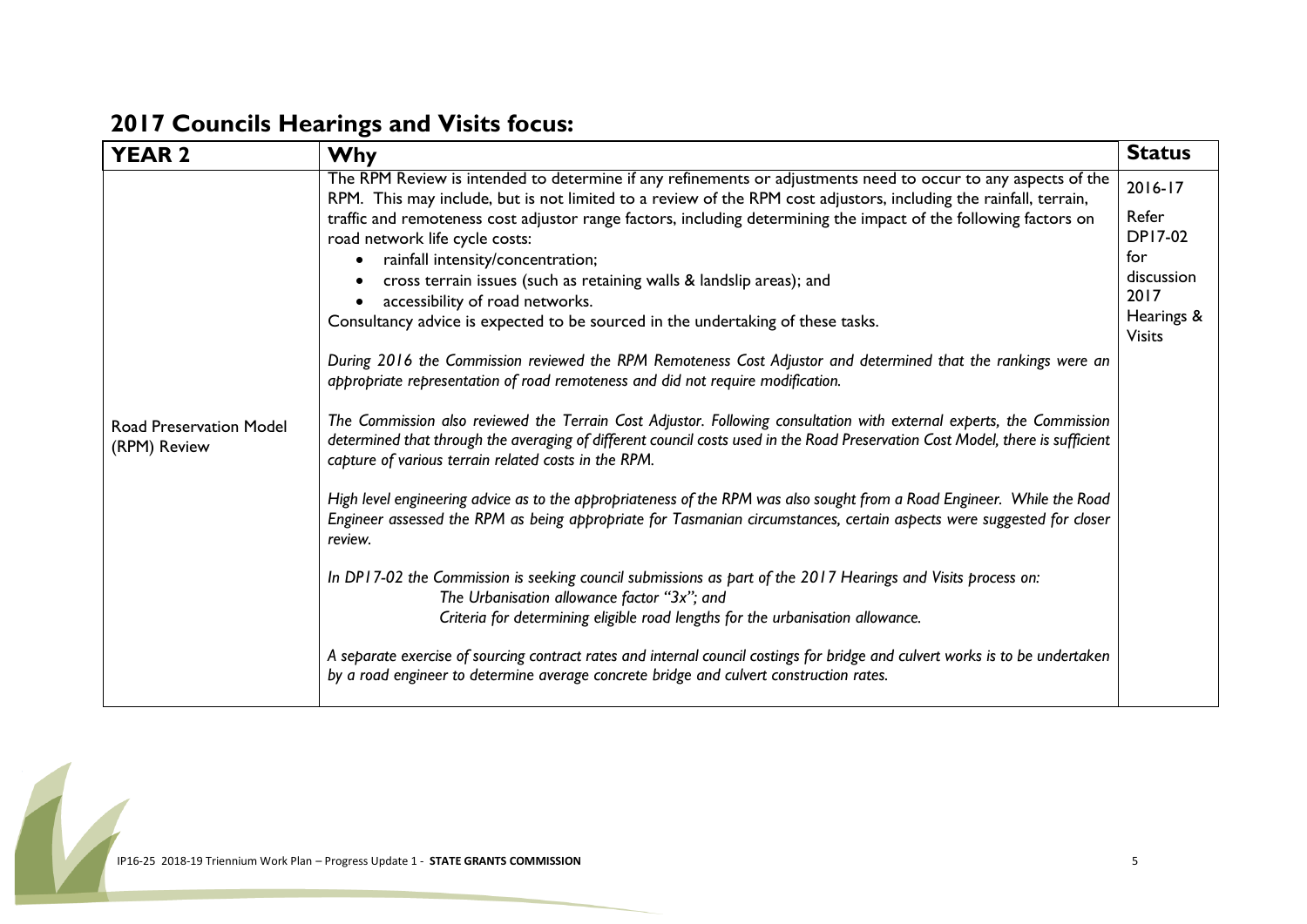| 2017 Councils Hearings and Visits focus: |                                                                                                                                                                                                                                                                                                                                                                                                                                                                                                                                                                                                  |                                                          |
|------------------------------------------|--------------------------------------------------------------------------------------------------------------------------------------------------------------------------------------------------------------------------------------------------------------------------------------------------------------------------------------------------------------------------------------------------------------------------------------------------------------------------------------------------------------------------------------------------------------------------------------------------|----------------------------------------------------------|
| <b>YEAR 2</b>                            | <b>Why</b>                                                                                                                                                                                                                                                                                                                                                                                                                                                                                                                                                                                       | <b>Status</b>                                            |
|                                          | Review the adequacy of the current Population Decline Cost Adjustor, investigate issues associated with rapid<br>population growth and decline and determine if there is a need to recognise both in the Base Grant Model.                                                                                                                                                                                                                                                                                                                                                                       | Completed                                                |
| Population growth/decline                | This matter was reviewed during 2016 using regression analysis to evaluate trends in expenditure and population growth<br>over the periods 2011-12 and 2014-15. The regression analysis indicated no correlation between population growth and<br>expenditure categories. The Commission has therefore determined that no further investigation into the effects of rapid<br>population growth is required.                                                                                                                                                                                      |                                                          |
| Tourism Cost Adjustor                    | Depending on outcomes from Year 1, assess future options, including consideration of whether there is any<br>ongoing need for a Tourism Cost Adjustor, in the Base Grant Model.                                                                                                                                                                                                                                                                                                                                                                                                                  | Refer<br><b>DP17-01</b>                                  |
|                                          | This matter was reviewed during 2016 using regression analysis to evaluate trends in a range of tourism data options, and<br>council expenditure over the periods 2011-12 and 2014-15. The regression analysis indicated very weak correlations<br>between tourism data and expenditure categories and an inverse correlation with daytripper statistics. The Commission<br>has formed a preliminary view to remove the Tourism Cost Adjustor at the completion of the 2018-19 Triennium. Discussion<br>Paper DP17-01 provides further details on the analysis undertaken and associated issues. | for<br>discussion<br>2017<br>Hearings &<br><b>Visits</b> |
|                                          | The Commission seeks council submissions on this matter as part of the 2017 Hearings and Visits process.                                                                                                                                                                                                                                                                                                                                                                                                                                                                                         |                                                          |
| Allowances                               | Source data from those councils that are currently being recognised by the Commission as qualifying for the GP<br>Practice and (Island Public) Airport Allowances. Data requirements will relate to current forms of council<br>support being provided to General Practices and Public Airports. This data will inform the review of allowances<br>to be undertaken as part of the 2018 Hearings and Visits discussions.                                                                                                                                                                         | Oct 2016-<br>Jun 2017                                    |
|                                          | A pro-forma for the collection of data is being issued to councils to complete and return for evaluation.                                                                                                                                                                                                                                                                                                                                                                                                                                                                                        |                                                          |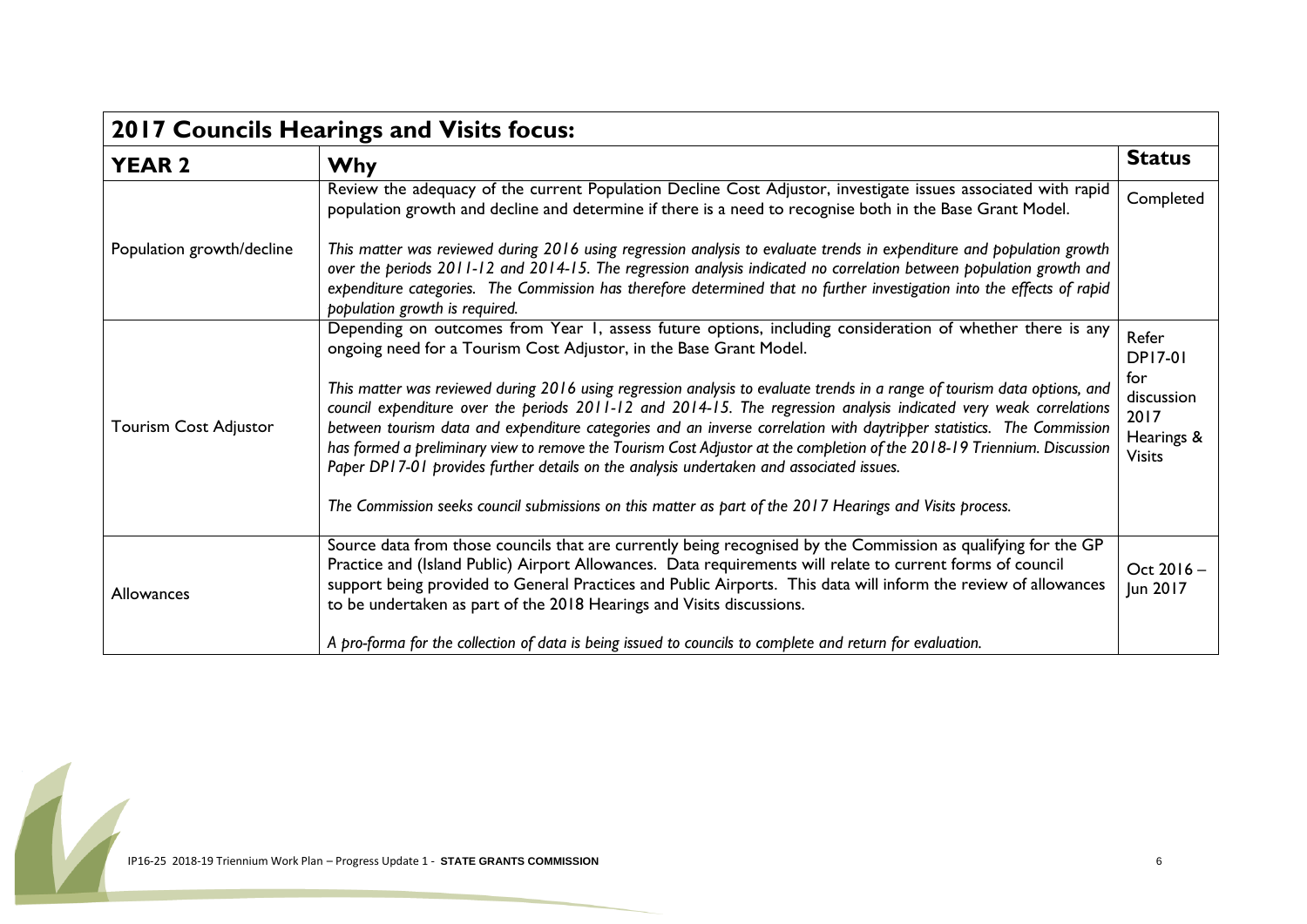| <b>YEAR 3</b>                             | <b>Why</b>                                                                                                                                                                                                                                                                                                                                                                                                                                                                                                                                                                                                                                                                                                                                                                                                                                                                                                | <b>Status</b>                                         |
|-------------------------------------------|-----------------------------------------------------------------------------------------------------------------------------------------------------------------------------------------------------------------------------------------------------------------------------------------------------------------------------------------------------------------------------------------------------------------------------------------------------------------------------------------------------------------------------------------------------------------------------------------------------------------------------------------------------------------------------------------------------------------------------------------------------------------------------------------------------------------------------------------------------------------------------------------------------------|-------------------------------------------------------|
| Regional Significance                     | The Commission has undertaken to revisit the topic of Regional Responsibility. The Commission has determined<br>that the revisit will focus on:<br>a review of the current approach used by the Commission for assessing regional responsibility;<br>researching approaches adopted by other local government grants commissions relating to recognising<br>regional significance compared to regional responsibility; and<br>a review of the relationship of the Commission's current Regional Responsibility Cost Adjustor with other<br>$\bullet$<br>cost adjustors.<br>An initial review has revealed that not all jurisdictions recognise regional significance in their models. Furthermore,<br>there is no consistent methodology used by the jurisdictions which do account for a regional factor (or similar<br>concept). Further work will be undertaken on this issue over the next 12 months. | Anticipate<br><b>Discussion</b><br>Paper:<br>Dec 2017 |
| Policy versus Responsibility <sup>1</sup> | In light of increasing diversity and scope of local government activities, review the Commission's concepts and<br>underlying assumptions regarding "what are matters of policy" versus "matters of responsibility", and the extent<br>to which, if any, the Commission should have regard for, or conversely disregard for, the diverse or unique<br>circumstances that occur across councils.                                                                                                                                                                                                                                                                                                                                                                                                                                                                                                           | Anticipate<br><b>Discussion</b><br>Paper:<br>Dec 2017 |
| Scale <sup>2</sup>                        | Review the Commission's Scale Cost Adjustors. For example, consider whether the existing Scale Cost Adjustors<br>are reflecting all data appropriately. Investigate how Tasmania's Scale curve compares to that experienced in<br>other jurisdictions. Consider how Scale is reflected in, or impacts across, expenditure categories and how the<br>Scale Cost Adjustors relate to, or interact with, the other cost adjustors used by the Commission.                                                                                                                                                                                                                                                                                                                                                                                                                                                    | Anticipate<br><b>Discussion</b><br>Paper:<br>Dec 2017 |
| <b>Allowances</b>                         | Review the concept, criteria eligibility and adequacy of the GP Practice and (Island Public) Airport Allowances<br>within the Base Grant Model. For example, what are the determining criteria for receipt of the allowances? Are<br>all councils being appropriately recognised in the model? Review the adequacy and effectiveness of the current<br>rates of allowance provided.                                                                                                                                                                                                                                                                                                                                                                                                                                                                                                                       | Anticipate<br><b>Discussion</b><br>Paper:<br>Dec 2017 |

#### **2018 Councils Hearings and Visits expected focus:**

 $\overline{\phantom{a}}$ 

 $1$  Note the Policy versus Responsibility review may ultimately be incorporated into the regional significance project.

<sup>&</sup>lt;sup>2</sup> Note the Review of the Scale Cost Adjustors make ultimately be incorporated into the regional significance project.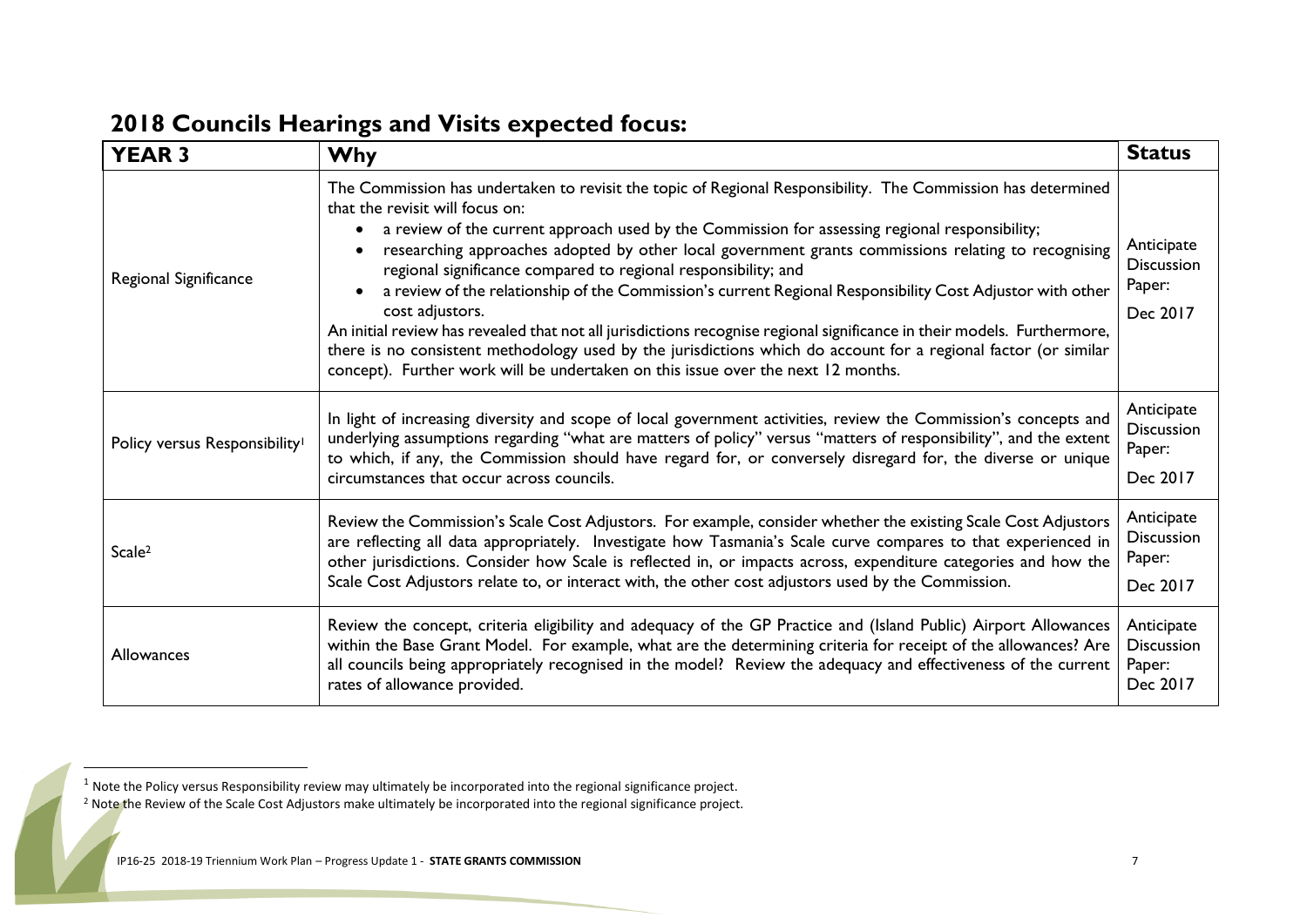| <b>Year I Next Triennium</b>          | <b>Why</b>                                                                                                                                                                                                                                                                                                                                                                                                                                                                                                                                                                                                                       | <b>Status</b>                                                    |
|---------------------------------------|----------------------------------------------------------------------------------------------------------------------------------------------------------------------------------------------------------------------------------------------------------------------------------------------------------------------------------------------------------------------------------------------------------------------------------------------------------------------------------------------------------------------------------------------------------------------------------------------------------------------------------|------------------------------------------------------------------|
| Climate Change                        | The Commission wishes to explore and report on options available, and make recommendations relating to,<br>suitable measures to recognise municipal climate change relativities and their possible future inclusion in the<br>Commission's methodologies.                                                                                                                                                                                                                                                                                                                                                                        | 2018-19<br>Anticipate<br><b>Discussion</b><br>Paper:<br>Dec 2018 |
| Socio-economic/demographic<br>matters | With councils becoming more active in facilitating programs addressing socio-economic/demographic<br>matters, the Commission proposes to review its current Unemployment Cost Adjustor. This Review may<br>involve:<br>considering whether the Unemployment Cost Adjustor is recognising overall social-economic<br>matters adequately;<br>investigating what, if any, additional data indicators or measures may be available which may be<br>suitable for informing a cost adjustor, if needed; and<br>assessing the need for, and form of, any additional socio-economic recognition in the<br>Commission's Base Grant Model. | Anticipate<br><b>Discussion</b><br>Paper:<br>Dec 2018            |

#### **2019 + Future Councils Hearings and Visits expected focus:**